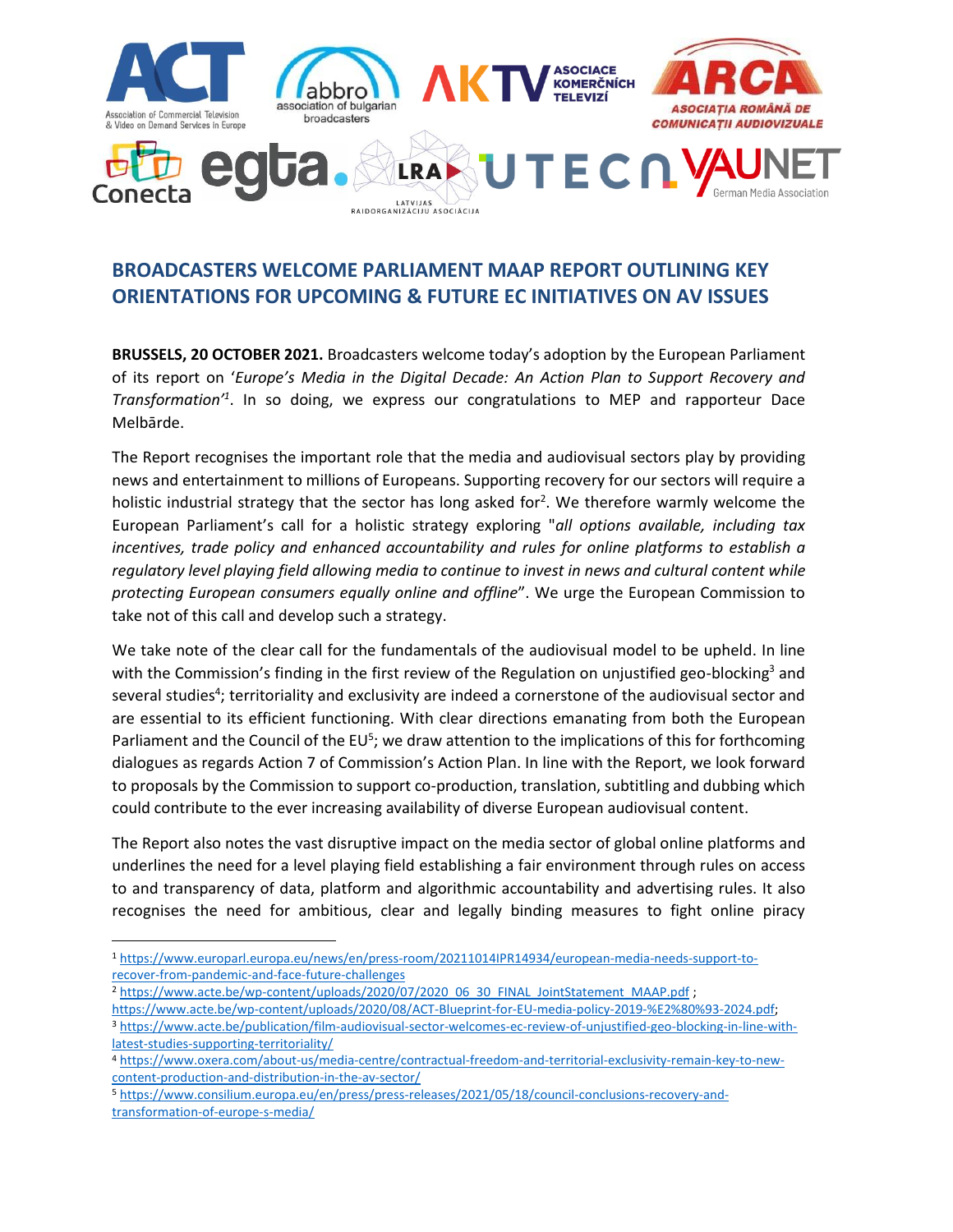(particularly live events piracy<sup>6</sup>), and to efficiently tackle all forms of circumvention, through new practical tools such as the use of dynamic injunctions, prompt take-downs upon notification, and clarifications of the legal regime applicable to services posting hyperlinks to websites on which copyright-protected works have been made available without the consent of the right holders. This confirms the Parliament's clear message to the European Commission to act decisively and swiftly on the topic of piracy so as to demonstrate it is committed to delivering tangible instruments to address this ever growing *cancer of creation* which undermines investment in content in Europe, whether it be from public or private sources. These elements, as well as calls related to taxation, sustainability, competition and media convergence, are all very welcome.

We would, however, caution against calls for interventionist measures that would undermine contractual freedom, legal certainty and investments in the sector by banning buy-out contracts. This is a matter that was addressed in the copyright in the DSM directive and should not be re-opened so as to ensure legal certainty for long term (re)investments.

Finally, we thank MEPs for rejecting far-reaching proposals that would be a terrible impediment to the sector, namely by changing the definition of European Works<sup>7</sup> and/or applying extended collective licensing to our sector.

# **ACT - ASSOCIATION OF COMMERCIAL TELEVISION & VIDEO ON DEMAND SERVICES IN EUROPE**

**ABBRO - ASSOCIATION OF BULGARIAN BROADCASTERS AKTV - ASOCIACE KOMERČNÍCH TELEVIZÍ ARCA - ROMANIAN ASSOCIATION FOR AUDIOVISUAL COMMUNICATIONS CONECTA - CONSEJO ESPECIALISTA EN CANALES TEMÁTICOS ASOCIADOS EGTA - EUROPEAN ASSOCIATION OF TELEVISION AND RADIO SALES HOUSES LRA - LATVIJAS RAIDORGANIZĀCIJU ASOCIĀCIJA UTECA - UNIÓN TELEVISIONES COMERCIALES EN ABIERTO VAUNET - GERMAN MEDIA ASSOCIATION** 

**--- END ---**

<sup>7</sup> <https://www.acte.be/publication/act-statement-regarding-alleged-changes-in-the-definition-of-european-works/>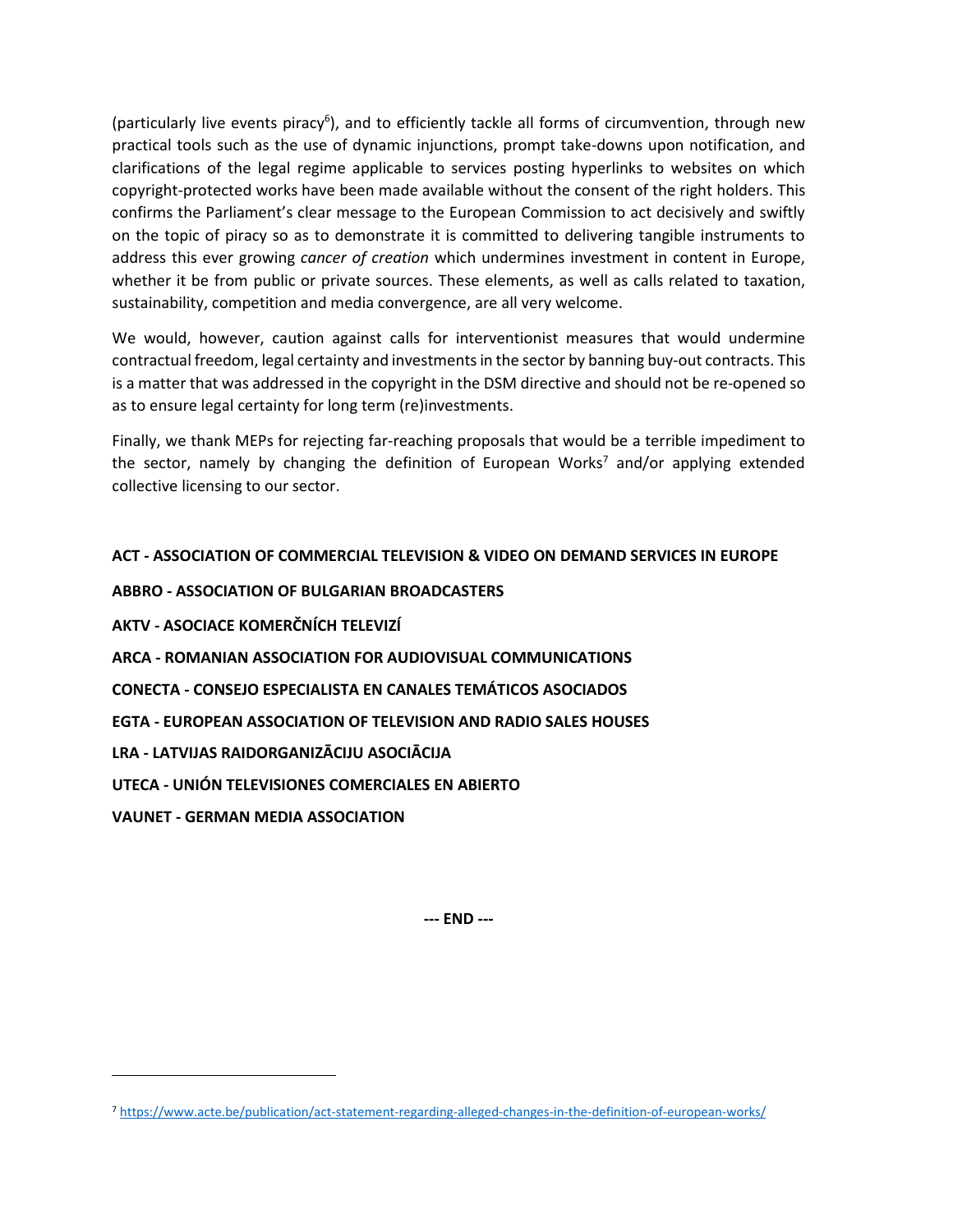## **ABOUT THE SIGNATORIES:**

#### **ASSOCIATION OF COMMERCIAL TELEVISION & VIDEO ON DEMAND SERVICES IN EUROPE (ACT)**

ACT's 29 member companies finance, produce, promote and distribute content and services benefiting millions of Europeans across all platforms. At ACT we believe that the healthy and sustainable commercial broadcasting sector has an important role to play in Europe's economy, society and cultures. Commercial broadcasters are at the heart of Europe's media landscape as producers and distributors of European original content and news. We embrace the digital environment providing new services, formats and content to meet the growing European demand for quality content on various distribution models.

For further information please contact: Erard Gilles | Senior Policy Officer| [eg@acte.be](mailto:eg@acte.be)

#### **ASSOCIATION OF BULGARIAN BROADCASTERS (ABBRO)**

ABBRO is the non-governmental organisation of commercial TV and Radio broadcasters in Bulgaria. The association is the most representative industry body for Bulgaria for the television, radio and on demand services. Its members operate various national free-to-air, cable and satellite TV channels with the highest rating of viewers' trust, on-demand services and radio networks. ABBRO contributes to the law-making process to ensure fair and transparent market rules, as well as favourable legal framework for the development of media services in Bulgaria.

For more information see [www.abbro-bg.org](http://www.abbro-bg.org/) Contact: Anna Tanova | Executive Director | [a.tanova@abbro-bg.org](mailto:a.tanova@abbro-bg.org)

### **ASOCIACE KOMERČNÍCH TELEVIZÍ (AKTV)**

The Association of Commercial Television (Asociace komerčních televizí - AKTV) was formed in 2017 as an association of terrestrial television broadcasting operators with the goal of defending, supporting and promoting the common interests of commercial broadcasters in the Czech Republic.

The founding members of the Association are the Nova, Prima and Óčko television networks.

For further information please contact: Marie Fianová | Secretary | [marie.fianova@aktv.cz](mailto:marie.fianova@aktv.cz)

#### **ROMANIAN ASSOCIATION FOR AUDIOVISUAL COMMUNICATIONS (ARCA)**

The Romanian Association for Audiovisual Communications (Asociatia Română de Comunicații Audiovizuale – ARCA) joins the main radio (Europa Fm, Kiss Fm, Radio Zu, National FM, Radio Romania, etc.) and television (ProTv, Antena 1, KanalD, Prima TV, Antena 3, RomaniaTv, B1Tv , National Tv, etc) companies operating in Romania. ARCA works for developing an auspicious climate for audiovisual media business in Romania by representing the interests of the Romanian broadcasters in the relationship with the authorities, the political environment and the civil society.

For more information please consult [www.audiovizual.ro.](http://www.audiovizual.ro/) Contact: George Chirita, executive director: [george@audiovizual.ro](mailto:george@audiovizual.ro)

## **CONSEJO ESPECIALISTA EN CANALES TEMÁTICOS ASOCIADOS (CONECTA)**

The Council of Associated Thematic Channels (Consejo Especialista en Canales Temáticos Asociados) is a non-profit association formed by the main payTV companies operating in Spain, with the objective of promoting and developing the thematic payTV channels in the country. For more information, visit our website at <https://www.conecta.es/>